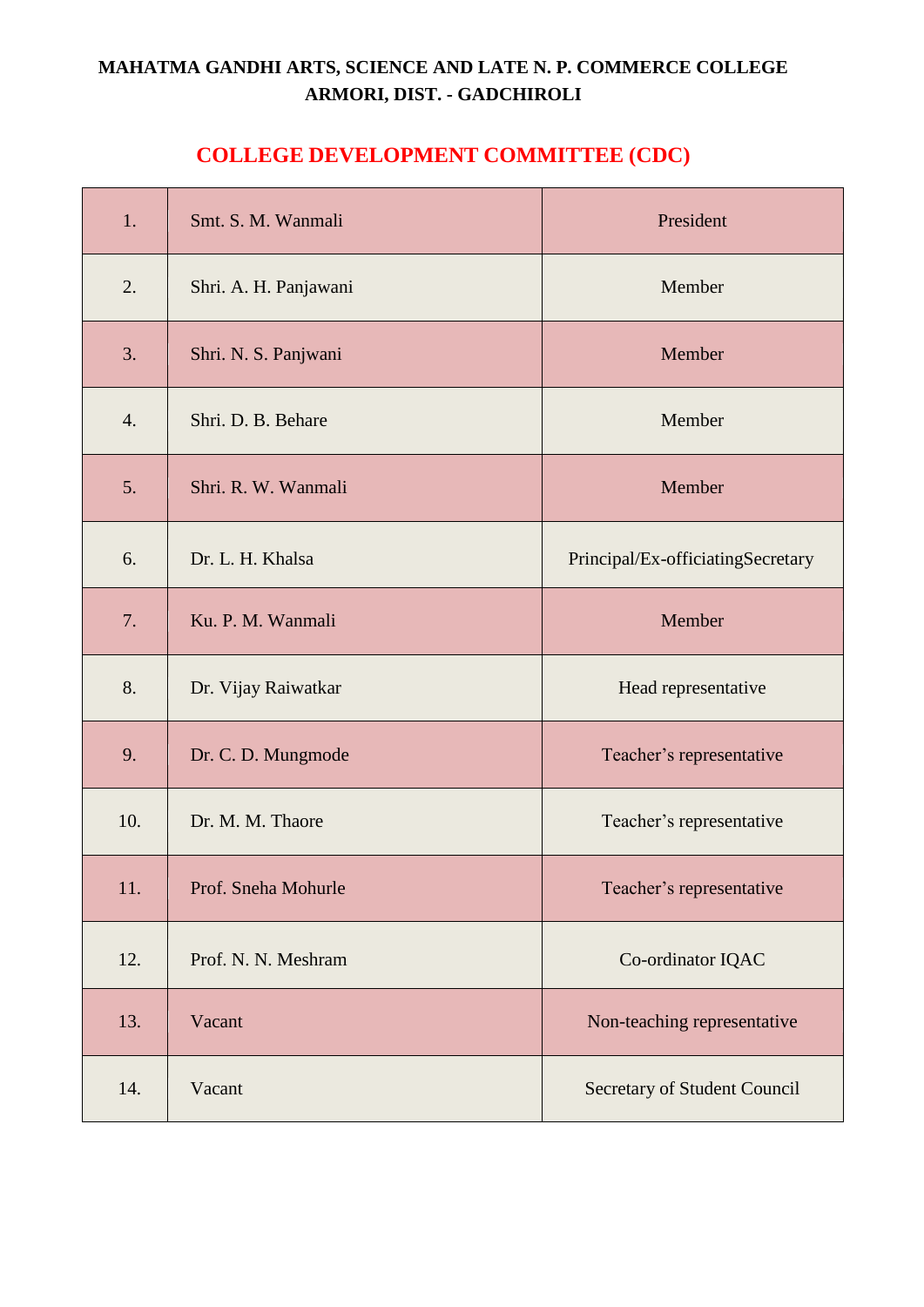## **FUNCTIONING OF COLLEGE DEVELOPMENT COMMITTEE**

### **Maharashtra Public University Act, 2016,**

### **(Act No. VI of 2017 Sections 97(1),97(2),97(3),97(4),97(5))**

As per the university act College Development Committee constitutes the following:

- Chairperson of the management or his nominee
- Secretary of the management or his nominee
- One Head of department, to be nominated by the Principal
- Three teachers in the college, elected by the full-time amongst themselves out of whom at least one shall be a woman
- One non-teaching employee, elected by regular non-teaching staff from amongst themselves
- Four local members, nominated by the management in consultation with the Principal, from the fields of education, industry, research and social service of whom at least one shall be an alumnus.
- Coordinator, Internal Quality Assurance Committee of the college
- President and Secretary of the College Students' Council
- Head of the institute Member Secretary.
- The College Development Committee shall meet at least three times a year.
- The term is five years for the elected and nominated members from the date of election or nomination.
- The College Development Committee shall, -
- Prepare plan of overall development regarding academic, administrative and infrastructural growth.
- Plan about the overall teaching and prepare academic calendar, recommend new academic courses and also about newly created teaching and administrative post to the management
- Plan about improvement of self-financing courses and suggest newly created self-financing courses.
- Plan for recommendations to the management for strengthening the research culture, collaborative consultancy under the heads of MoU and extension activities.
- Make specific recommendations to the management to encourage the use of information and communication technology in the teaching and learning process
- Prepare plan for the improvement of teaching and training programmes for the staff teaching and nonteaching.
- Prepare and approved the annual budget and statements to the management
- Formulate proposals of new expenditure not provided for in the annual financial estimates (budget)
- Make recommendations regarding the students' and employees' welfare activities in the college
- Frame suitable admissions procedures for different programmes by following the statutory norms.
- Plan major annual events in the college, such as annual day, sports events, cultural events, etc.
- Recommend the administration about appropriate steps to be taken regarding the discipline, safety, and security issues of the college